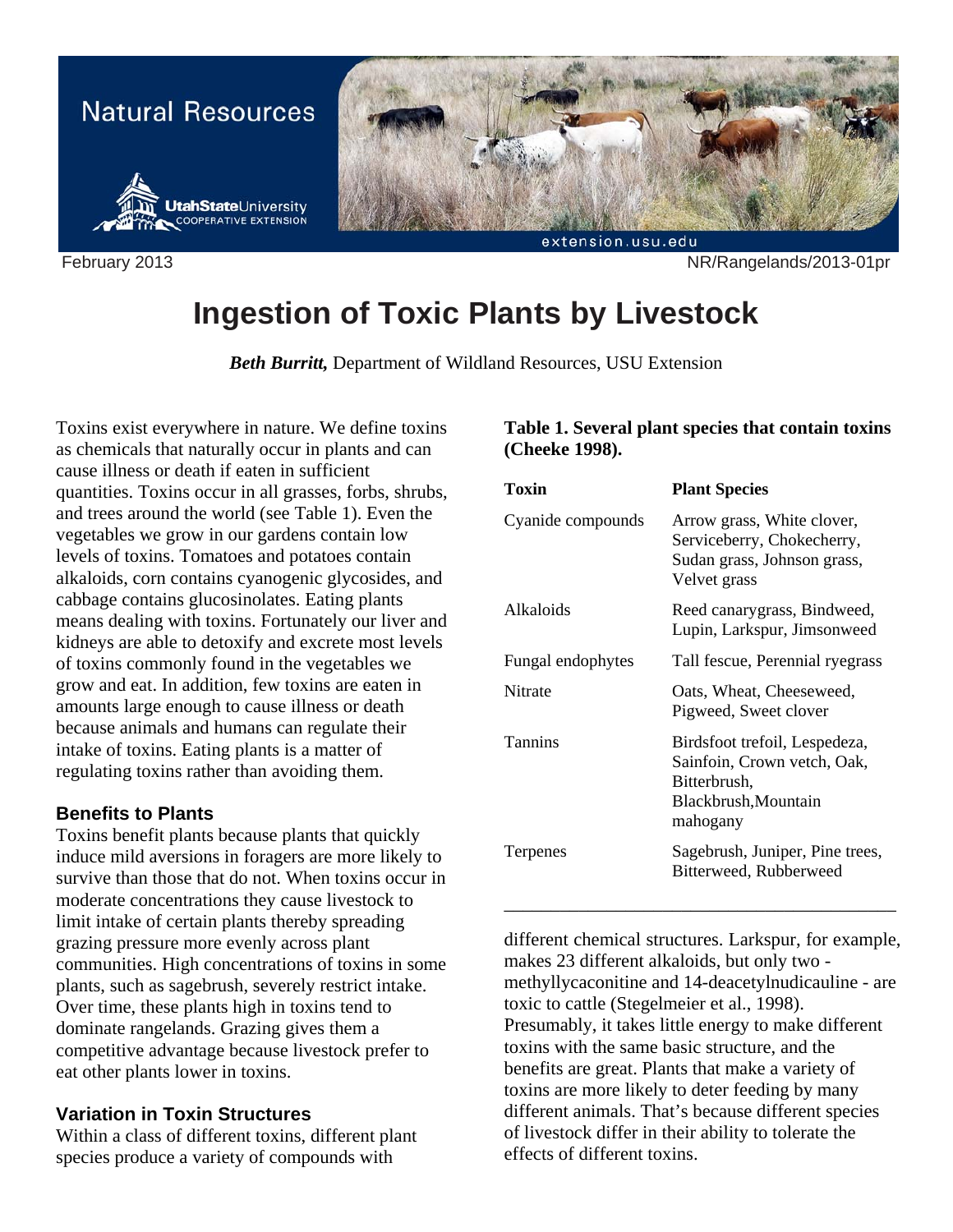## **Regulating Intake of Toxins**

Many people assume all plants that contain toxins cause death or decrease production. In reality, few plants that contain toxins that are eaten by livestock cause overt signs of poisoning. At high concentrations, most toxins cause plants to be unpalatable. In most cases, toxins cause livestock to limit their intake of plants. Livestock limit their intake of plants high in toxins through feedback mechanisms that link the body with the palate. That feedback causes animals to stop eating a particular food and begin eating another one. The ability of livestock to pair a plant's flavor with negative feedback is why well-fed animals in familiar environments rarely over eat toxic plants and die (Provenza, 1996).

Whether livestock will eat a plant depends on several factors. Livestock are least likely to eat a plant if it is low in nutrients and/or contains high levels of acutely toxic compounds. They are more likely to eat plants high in nutrients and low toxins. For example, lambs offered unlimited access to alfalfa pellets eat limited amounts of grain laced with toxins, because the grain provides needed energy and variety in their diet. Well-fed lambs will only ingest a limited amount of toxins. On the other hand, when livestock have no other foods to eat, they may be forced to eat plants high in toxins. Hungry animals will often eat too much of a toxic plant and die rather than starve (Burritt and Provenza, 1989).

The rate at which toxins are eaten depends on how quickly they can be removed from the body. For toxic plants like larkspur that are high in nutrients, intake tends to be cyclical. Cattle gradually increase intake of a larkspur over several days. When they eat too much of the plant it causes a mild aversion, preference declines for a few days, then gradually increases because of the positive feedback livestock experience from nutrients in larkspur (Pfister et al., 1997). Likewise, sheep grazing a clover-grass pasture prefer to eat clover in the morning and grass in the afternoon, even though clover is higher in energy and protein than grass. Sheep may switch from clover to grass in part because white clover contains cyanide, and levels of cynanide in white clove peak around noon. Cyanide also causes food aversions in livestock.

Different species of animals vary in their susceptibility to different toxins, as do individual animals within a species. For example, sheep are more tolerant of larkspur alkaloids than cattle, but cattle are more tolerant of lupine alkaloids than sheep. The same is true within a species. Most goats prefer older to current-season's twigs of the shrub blackbrush, due to high tannin concentrations in current season's growth. However, about 10 to 20% of goats readily eat current-season's blackbrush, presumably because they can tolerate or detoxify tannins more effectively than other goats.

# **Toxin-toxin Interactions**

Different kinds and amounts of toxins in plants influence how much an animal can eat during a meal. Some toxins are complementary while others are antagonistic. Different toxins affect different metabolic pathways and are likely detoxified by different pathways (Provenza, 1996).

Livestock can eat more forage when the plants in their diet contain complementary toxins rather than when they are forced eat a single plant species with toxins. For example, lambs fed a single diet containing either oxalate, tannin or terpenes ate less than lambs fed a choice of all three diets. Mule deer also ate less when they were fed either sagebrush or juniper than when they were offered both sagebrush and juniper, plants that contain different terpenes. In Australia, brushtail possums ate more food when fed two diets, one with phenolics and the other with terpenes, than possums that ate a diet with only one of these toxins. Finally, in Texas sheep ate more when they were able to mix oak brush (tannins) and four-wing saltbush (saponins) rather than either plant alone.

Conversely, livestock cannot increase their intake of toxic foods when toxins are antagonistic. For example, lambs offered two foods, one containing the alkaloid sparteine and the other containing saponins, did not eat more total food when compared with lambs offered one food containing either saponin or sparteine (Burritt and Provenza, 2000).

# **Eating Toxins Is Expensive**

Toxins affect the nutrient status of the body in several ways: 1) They limit intake of a particular forage; 2) some reduce the digestibility of nutrients; and 3) additional nutrients are required to get rid of toxins in the body.